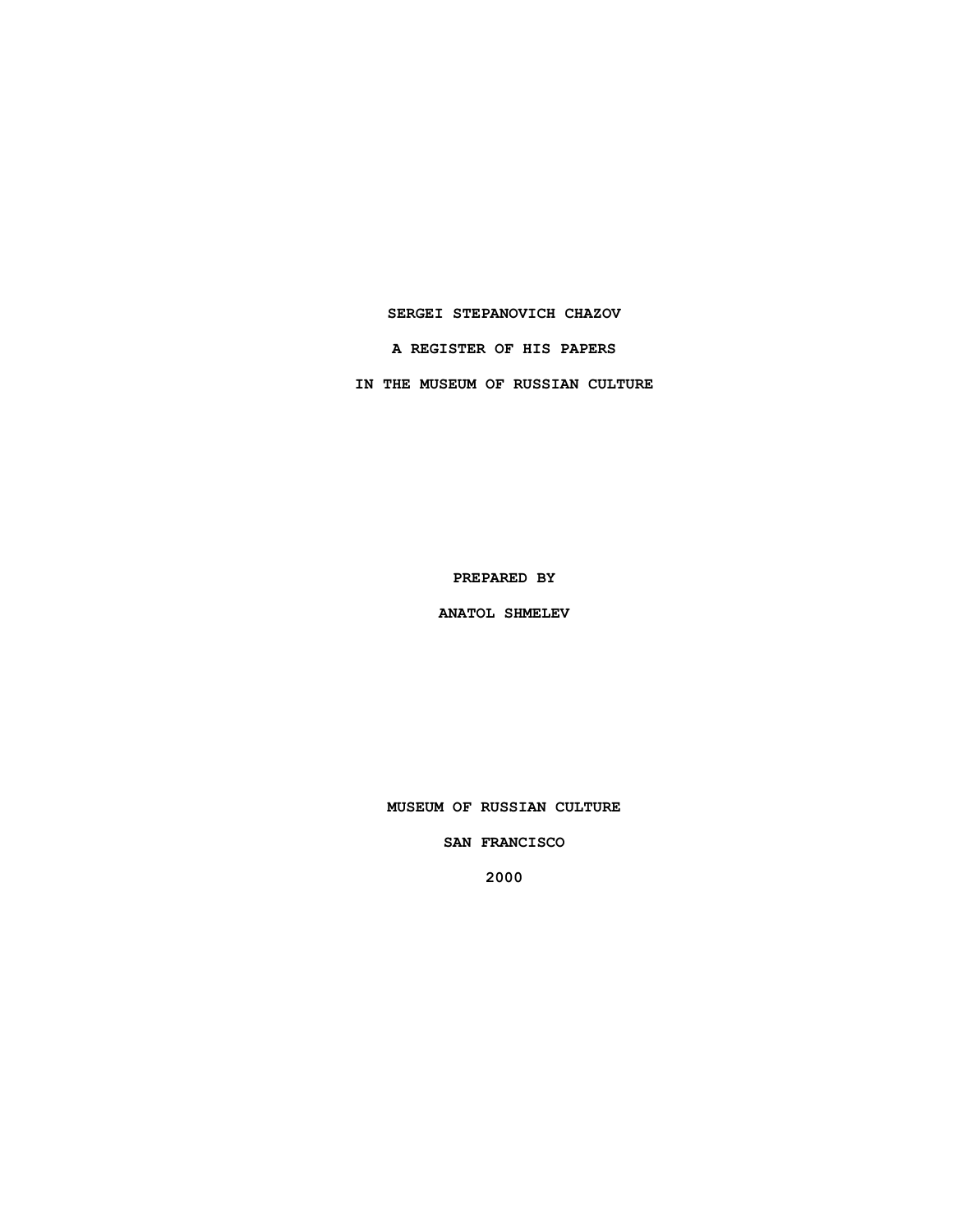### **SCOPE AND CONTENT NOTE**

#### **SERGEI STEPANOVICH CHAZOV PAPERS**

**S. S. Chazov was a playwright and editor of the San Francisco newspaper Russkaia zhizn' in the mid-1950s. The papers contain primarily his plays, as well as rolls of Russian Russians evacuated from China, sent to him as newspaper editor by the World Council of Churches. These rolls are located in the Russian refugees file.**

**Detailed processing and preservation microfilming for these materials were made possible by a generous grant from the National Endowment for the Humanities and by matching funds from the Hoover Institution and Museum of Russian Culture. The grant also provides depositing a microfilm copy in the Hoover Institution Archives. The original materials and copyright to them (with some exceptions) are the property of the Museum of Russian Culture, San Francisco. A transfer table indicating corresponding box and reel numbers is appended to this register.**

**The Hoover Institution assumes all responsibility for notifying users that they must comply with the copyright law of the United States (Title 17 United States Code) and Hoover Rules for the Use and Reproduction of Archival Materials.**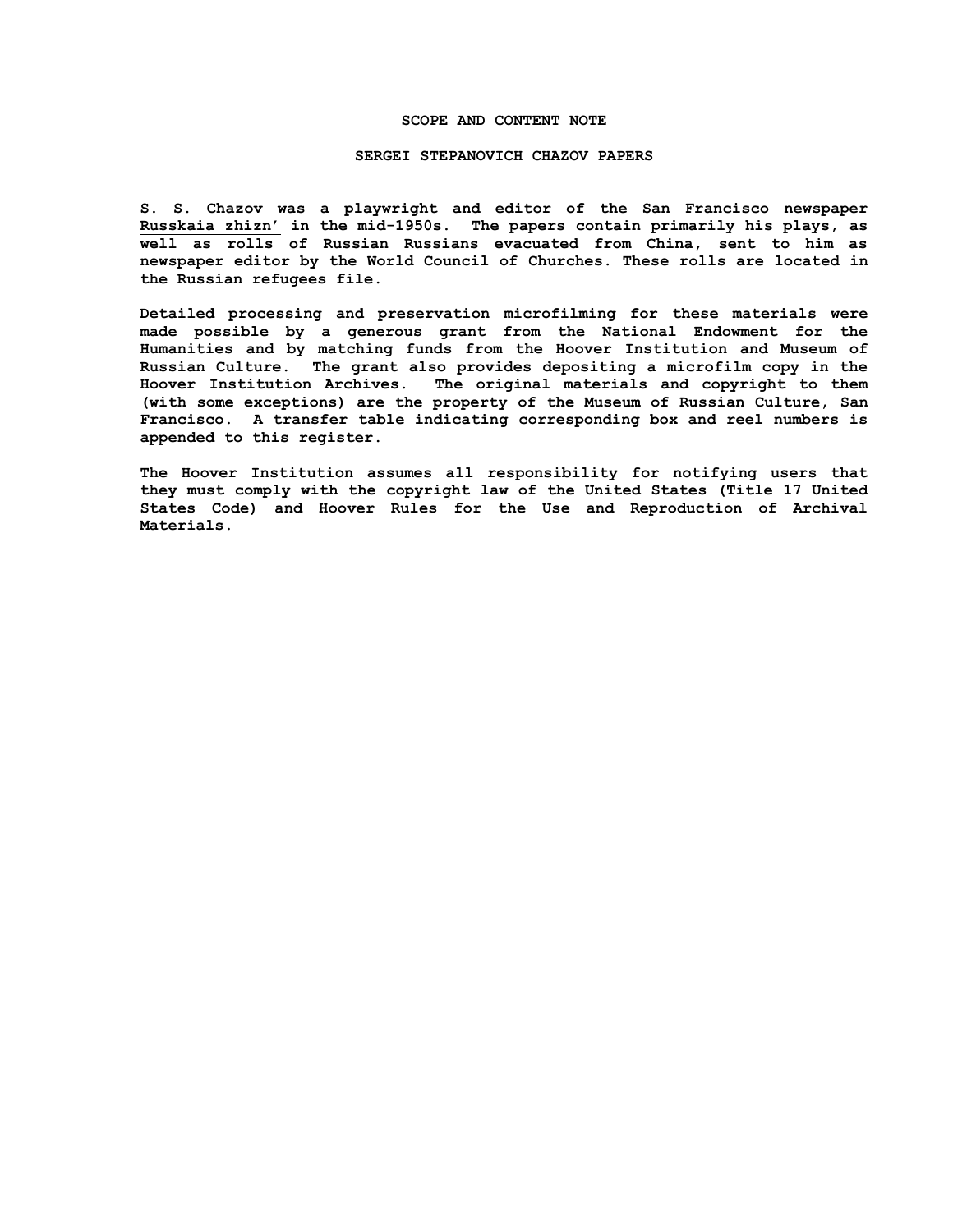# **REGISTER**

# **SERGEI STEPANOVICH CHAZOV PAPERS**

**SERIES DESCRIPTION:**

| Box Nos | Series                                                                                                   |
|---------|----------------------------------------------------------------------------------------------------------|
| $1 - 5$ | WRITINGS, 1944-1957 and undated. Plays, screenplays, and<br>operettas, arranged chronologically by title |
| 5       | RUSSIAN REFUGEES FILE, 1953-1956. Rolls of Russian<br>refugees evacuated from China                      |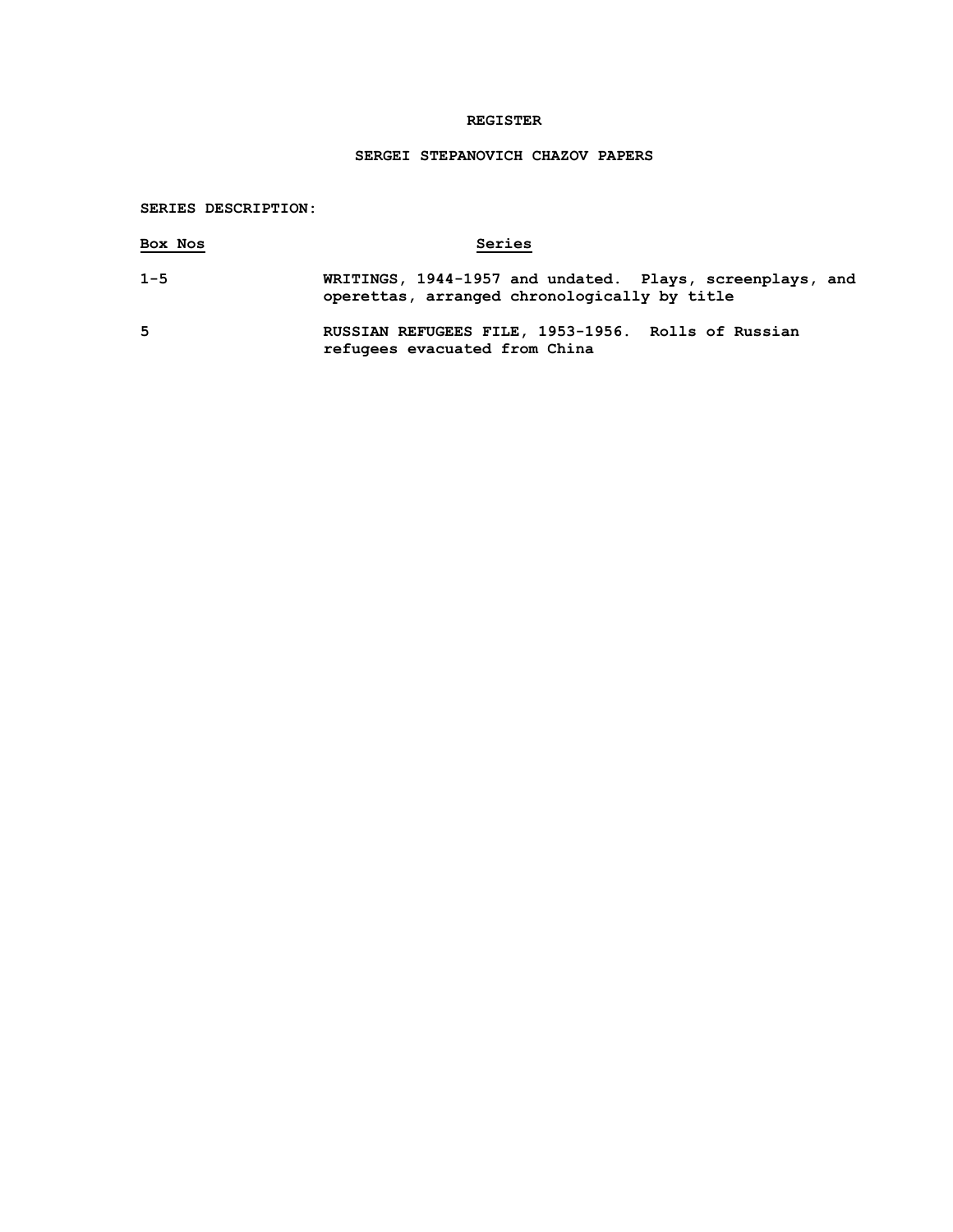|         | Box Folder     |                                                                                                   |
|---------|----------------|---------------------------------------------------------------------------------------------------|
| Nos Nos |                | Contents                                                                                          |
| 1.      |                | WRITINGS, 1944-1957 and undated. Plays, screenplays, and                                          |
|         |                | operettas, arranged chronologically by title                                                      |
|         | 1              | "Nakazannyi Don Zhuan," n.d. Typescript                                                           |
|         | $\overline{2}$ | "Okhotniki," n.d. Typescript                                                                      |
|         | 3              | "Ruka, " n.d. Typescript                                                                          |
|         | 4              | "Dva vystrela, "1944. Typescript                                                                  |
|         | 5              | "Eliksir molodosti, " 1944. Typescript                                                            |
|         | 6              | "Tania, " 1944 February. Typescript                                                               |
|         | 7              | "Kusochek schast'ia, " 1944 October. Typescript                                                   |
|         | 8<br>9         | "Prodannyi rebenok, " 1944 November. Typescript                                                   |
|         | 10             | "Tragediia v dramie, " 1944 December. Typescript<br>"3 druga i chetvertyi Atlant," 1944 December. |
|         |                | Typescript                                                                                        |
|         | 11             | "Diadiushka iz tetiushei, " 1945 January. Typescript and                                          |
|         |                | holograph notes and diagrams on stage decorations and<br>make-up                                  |
|         | 12             | "Molodye poryvy, " 1945 January. Typescript                                                       |
|         |                |                                                                                                   |
| 2.      | 1<br>2         | "Sopernitsy, " 1945 January. Typescript<br>"Oshibka," 1945 February. Typescript and diagrams of   |
|         |                | stage decorations                                                                                 |
|         | 3              | "Bielaia ruka, " 1945 April. Typescript                                                           |
|         | 4              | "K novoi zhizni," 1945 November.<br>Typescript                                                    |
|         | 5              | "Kak oni razoshlis', " 1946. Typescript                                                           |
|         | 6              | "Soviest', " 1947 August. Typescript                                                              |
|         | 7              | "K novym beregam," 1949.<br>Typescript                                                            |
|         | 8              | "Kogda govorili orudiia, "1949. Typescript. Includes                                              |
|         |                | English translation entitled "When the Cannons Spoke"                                             |
|         | 9              | "Liubov' v universal'nom magazinie," 1949. Typescript                                             |
| 3.      | 1              | "Ave Maria, " 1949 June. Typescript. Includes English                                             |
|         |                | translation                                                                                       |
|         | $\mathbf{2}$   | "W5, " 1950 February. Typescript. Includes English<br>translation                                 |
|         | 3              | "Dva painta krovi, " 1950 March. Typescript                                                       |
|         | 4              | "Zhit' stalo luchshe Zhit' stalo veseliei," 1950 April.                                           |
|         |                | Typescript                                                                                        |
|         | 5              | "Pod serdtsem Gimalaev, " 1950 June. Typescript                                                   |
|         | 6              | "'Kim Suim': Koreiskaia Mata Khari," 1950 September.                                              |
|         |                | Includes English translation<br><b>Typescript.</b>                                                |
|         | 7              | "Domik za roshchei," 1950 December.<br>Typescript                                                 |
|         | 8              | "Serenada, " 1951 June. Typescript                                                                |
| 4.      | 1              | "Operatsiia 'Ke-Em', " 1955 March. Typescript                                                     |
|         | $\mathbf{2}$   | "Ego putevodnaia zvezda," 1955 May.<br>Typescript                                                 |
|         | 3              | "Oni za rabotoi," 1955 May.<br>Typescript                                                         |
|         | 4              | "Po tu storonu shirmy," 1955 May.<br>Typescript                                                   |
|         | 5              | "Printsessa Zaula, " 1955 May.<br>Typescript                                                      |
|         | 6              | "Kto ubiitsa, " 1955 November. Typescript                                                         |
|         | $\overline{7}$ | "Pis'mo k Bozhen'ke," 1956 June.<br>Typescript                                                    |
|         | 8              | "Gorstochka rodnoi zemli," 1956 July.<br>Typescript                                               |
|         | 9              | "Starye, novye, noveishie," 1956 July. Typescript                                                 |
|         | 10             | "Strashno!" 1956 July. Typescript                                                                 |
|         | 11             | "Printsessa Meriam, " 1956 August. Typescript                                                     |